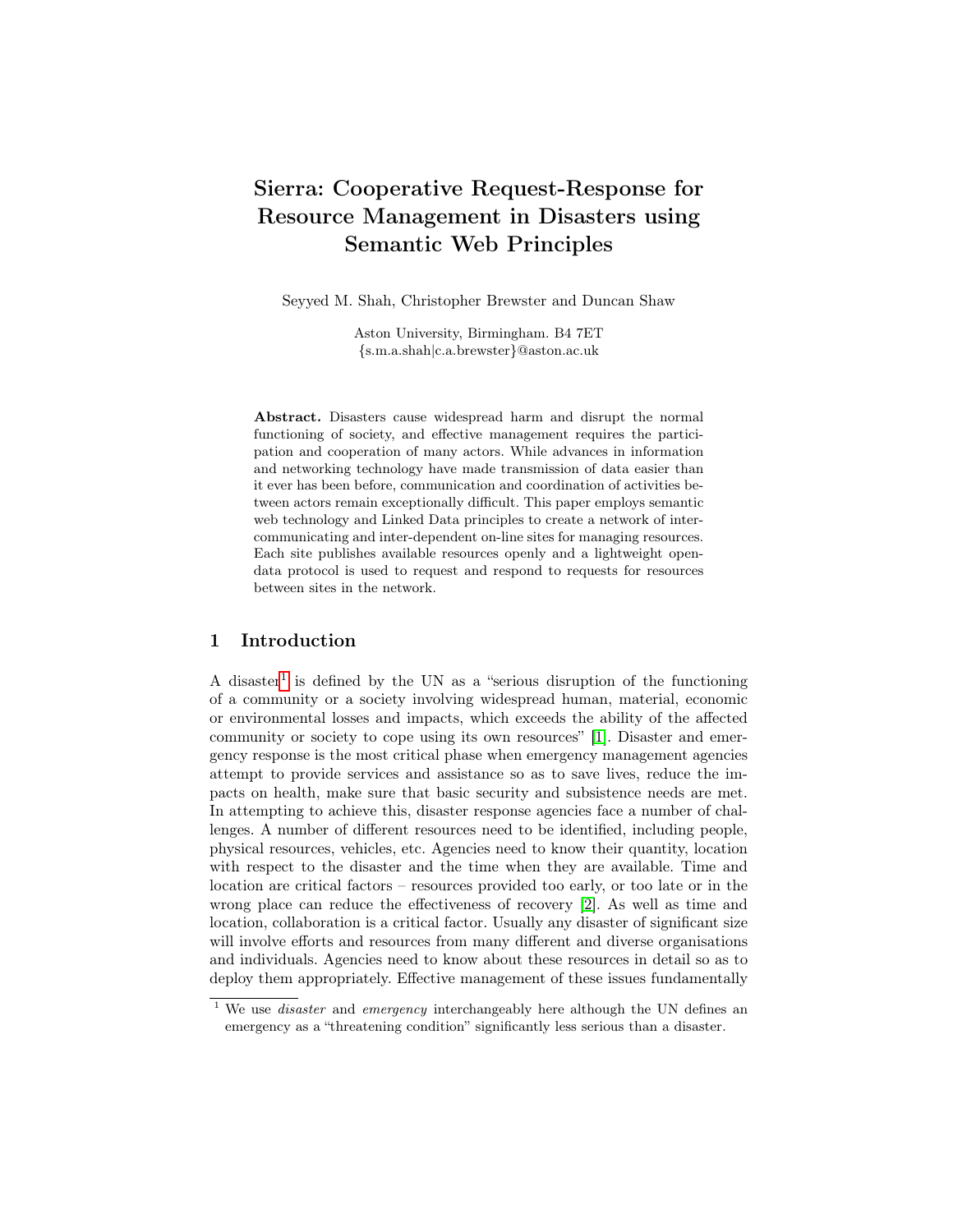concerns the availability and access to information about the resources. A given decision maker needs to know what, where, when and how for each and every resource whether a human being helping out or a load of sandbags needed to shore up a dyke in a flood.

This paper presents the prototype of a system built using semantic web technologies and based on Linked Data principles which seeks to address the information management challenges in disaster response. The paper is organised as follows: In Section [2,](#page-1-0) challenges in creating software systems for emergency response are discussed and set as evaluation criteria. Section [3](#page-3-0) presents the cooperative architecture for decentralised resource management in emergencies, applying Linked Data principles for interoperability. A prototype implementation that demonstrates the the architecture is described in Section [4](#page-4-0) along with the ontologies created for the implementation. Section [5](#page-8-0) presents a Case Study that is used as an initial evaluation of the presented architecture.

## <span id="page-1-0"></span>2 Complexities of Software Tools and Resource Management in Emergency

Turoff et al. [\[3\]](#page-11-2) discuss developing practical emergency response systems and present nine premises for preparedness, summarised here as follows:

- Regular Use: A system that is not used before a crisis will not be used during the crisis.
- Information Focus: Responders only use a system if the information provided is relevant to the emergency.
- Crisis Memory: Learning from previous crises is extremely important.
- Exceptions as Norms: Crises are unpredictable.
- Crisis Scope: Focus of problem solving shifts depending on the crises, each problem requires a range of different resources.
- Role Transferability: Responder roles can interchange during an emergency.
- Information Validity: Providing timely information is critical to decision making
- Open Information Exchange: Numerous responder organisations and individuals should exchange data freely.
- Unpredictable Coordination: Collaboration of responders and organisations is not pre-determinable.

For reasons of space, we will not analyse these premises further, but we will apply each premise to evaluate the work in this paper, and discuss how these goals might be achieved in practice. Existing disaster and emergency response systems used by emergency management agencies (EMAs), as our research has found, tend to be stand alone systems. Thus the fire service are unable to communicate electronically with the police and the police cannot communicate with the ambulance services etc. let alone with external third party data sources. Even within a specific service, there can be minimal data sharing between different offices and everything is communicated via faxes or emails.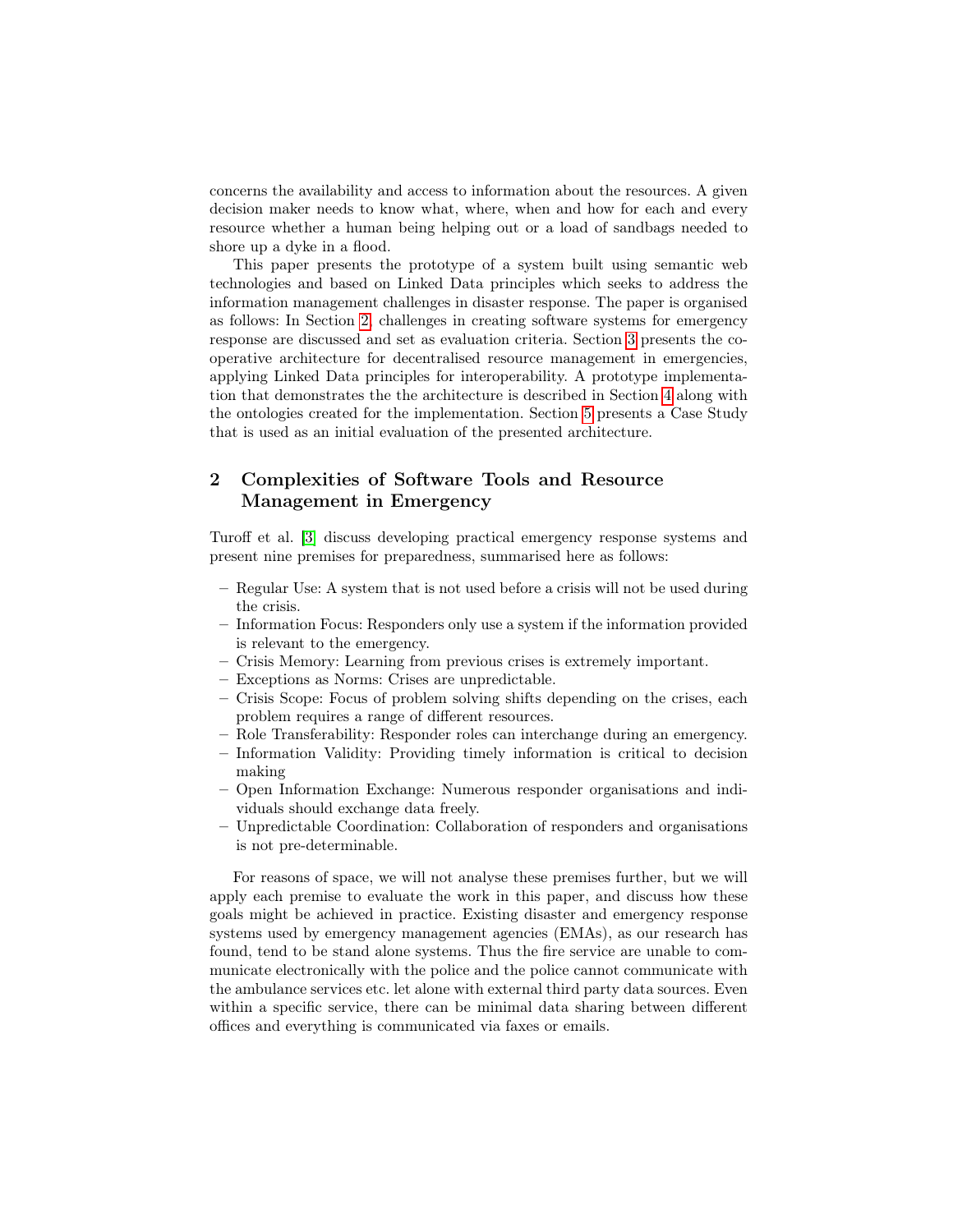This phenomenon of total lack of interoperability is also apparent in the software tools that have been developed to support humanitarian emergency response. In recent times, open-source online emergency response tools have been made available [\[4\]](#page-11-3), and these have become widely used by NGOs. One of the most popular is Ushahidi [\[5\]](#page-11-4) which allows crowd sourcing of information about an emergency. Any organisation can deploy Ushahidi to collect information from multiple "streams" for example, via text messages, email, twitter and webforms, so that help can be sent where needed. Each deployment of the tool is completely independent of any other. This means that many organisations can simultaneously deploy the tool. However, due to the centralised nature of the tool, each organisation can only access information submitted to their own site. Furthermore, separate systems that gather emergency information from the public are not interoperable with Ushahidi. That is, the information collected about the same emergency in Ushahidi and a separate legacy system is not available to both sets of responders, even if there is overlap in the information gathered. Similar comments can be made concerning Sahana Eden [\[6\]](#page-11-5) another popular humanitarian resource management tool.

This section has outlined some of the challenges for developing systems that are used in emergencies. The premises are set as evaluation criteria tools used in emergency that are centralised and not interoperable have been found. Following the next section, a system is proposed for decentralised and interoperable resource management in emergency scenarios, using semantic web technology.

#### 2.1 Semantic Web Technologies

Semantic Web and Open Data technology builds on existing Web standards, RDF and OWL are standards used to add meaning to published data. Semantic technologies expect that data will be multi-authored and distributed, and crucially, interlinked between separate data sets. Semantic technologies also allows for creation and extension of formal ontologies, to provide a precise representations of aspects of the domain. Data from diverse systems can then be integrated and the ontologies to serve as a common language for communication between different organisations. Furthermore, separate systems using semantic standards can be integrated to create new applications for existing data.

Semantic technologies are therefore particularly suited to use in disaster management. Emergency response is typically multi-organisation and distributed. Using semantic technology has an important advantage- data from each organisation about the same subject, in this case an emergency, is linked together. Formal ontologies provide a common language for communication- both human and machine-based - about the emergency between diverse organisations. The graphlike nature of RDF allows navigation around data points and automated logical reasoning to improve the response. For example, the universal response database described by Turoff et al. [\[3\]](#page-11-2), could be encoded using RDF and published "open data". The next section describes a particular application of Semantic Web and Open Data technologies towards improving disaster response.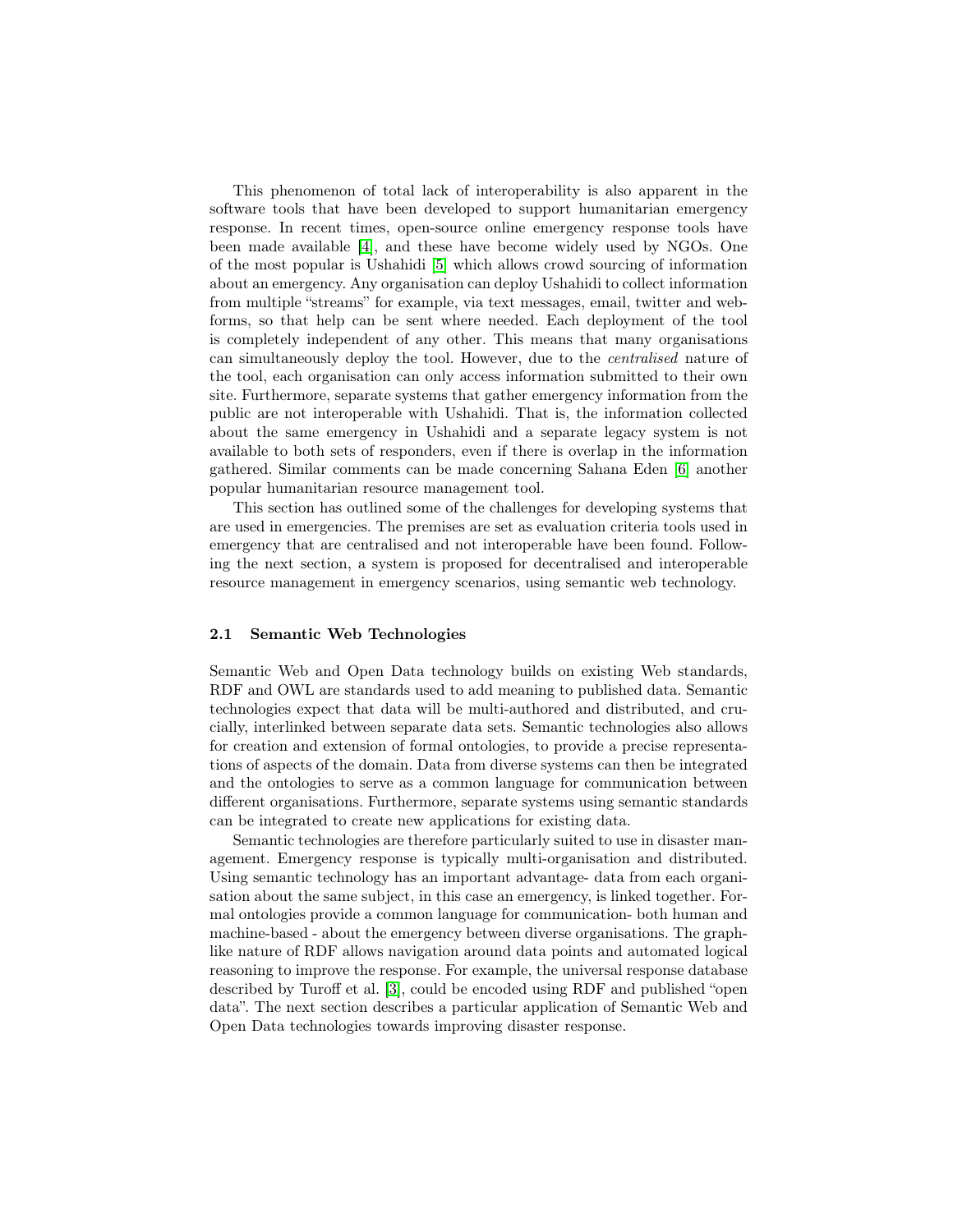

<span id="page-3-1"></span>Fig. 1. Network of sites with resource responses and requests

## <span id="page-3-0"></span>3 Sierra Architecture for Decentralised and Interoperable Resource Management in Emergencies

In the light of the requirements identified in the previous section, we have developed a system based on the use of Semantic Technologies [\[7\]](#page-11-6) and Linked Data principles [\[8,](#page-11-7)[9\]](#page-11-8). An approach based on Semantic Technologies enables a decentralised and yet interoperable system design, a system which is both open to further expansion and yet scalable for complex resource management.

The proposed system is made up of a network of machine-readable websites. The purpose of each site is to hold information on resources, as well as act as an interface to make requests and respond to requests from other sites. Each site has a clearly defined remit e.g. the geographical area or organisation to which the resources, requests and responses belong. The basic architecture of such a network is shown in Figure [1.](#page-3-1)

Users of the site have access to the site (or sites) to which they are affiliated and a user can belong to multiple sites. The site presents tools that allow a user to view, modify and add data about resources concerning their particular organisation or entity. The web site also allows users to respond to requests for resources from any other site as well as make requests to other sites for resources in the network. User can only manage resources and make responses and requests from the sites to which they belong.

The users access the site via the Internet and a standard web browser. No additional software is needed, as the sites must use web standards for the user interface presentation. Using standards makes the sites accessible not only for a variety of devices - mobile, desktop or dedicated app, but also to disabled users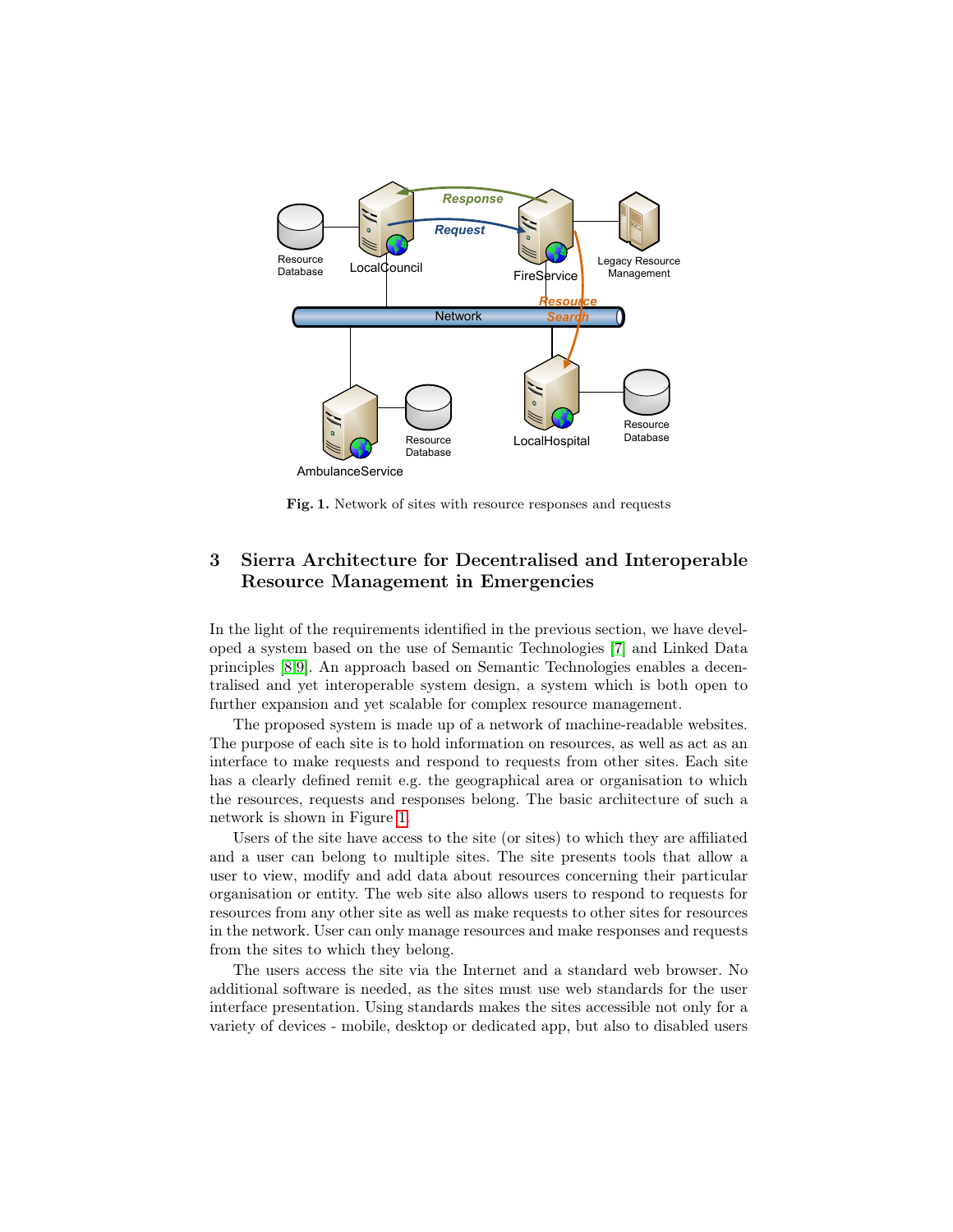via screen readers and magnification. A web based system is key in this scenario because of the need for online collaboration in emergencies.

For interaction between sites, the network uses core principles of Linked Data. Firstly, data about physical resources that can be stored and exchanged between sites are encoded in RDF using an extensible ontology. This allows sites to exchange information about physical resources using a common, standardsbased notation. Secondly, a lightweight semaphore protocol and closely related ontology is used to describe requests and responses for the exchange of physical resources. Each site runs a SPARQL endpoints so that remote sites can query them for information on resources, requests and responses.

A key aim of the system is decentralisation of sites that cooperate in the network. Each site and its resources are under the separate control of the organisation or group to which they belongs. As sites are web-based, sites can be physically located in geographically-diverse data centres. Web sites can be backed-up, mirrored and relocated as needed during an emergency.

Importantly, each site can be completely independently implemented, yet still be interoperable with other sites in the network. That is, if the protocol and standards are implemented correctly many different deployments can work together in a network. Interoperability via standards allows legacy systems to be integrated, for example the resource tracking systems used by some emergency responders could be integrated into the system with the addition of a compatibility layer.

### <span id="page-4-0"></span>4 Prototype Implementation

This section describes a light-weight proof of concept implementation based on the Drupal open source Content Management System (CMS). Drupal has been chosen because apart from being open source and extensible, it has a substantial set of contributed modules implementing semantic technologies and markup. Particularly important are the modules that allow for Drupal to become an open linked data system: RDF Extension, SPARQL, SPARQL views and Restful Web Services<sup>[2](#page-4-1)</sup>. With the open data modules, content is manually mapped to a selected ontology, presented in RDF and queried using a SPARQL endpoint, via the ARC2 PHP library. Other contributed modules used included ones that en-able geo-location: OpenLayers, geofield and geophp<sup>[3](#page-4-2)</sup>. These modules collectively allow resources to have a location and to visualised using familiar online mapping interfaces such as Google maps or Open Street Map.

The prototype also customises Drupal by adding custom content types, so instead of managing blog posts and web pages, relevant kinds of content are managed. The content types added are Resource, Request and Response, along with the fields to represent those types. An instance of each type can be created to represent actual resources, responses and requests. Interactive forms to create, view, edit and delete the content types have been created along with fine-grained

<span id="page-4-1"></span><sup>2</sup> Available from <http://drupal.org/project/rdfx>

<span id="page-4-2"></span><sup>3</sup> Modules available from <http://drupal.org/project/modules>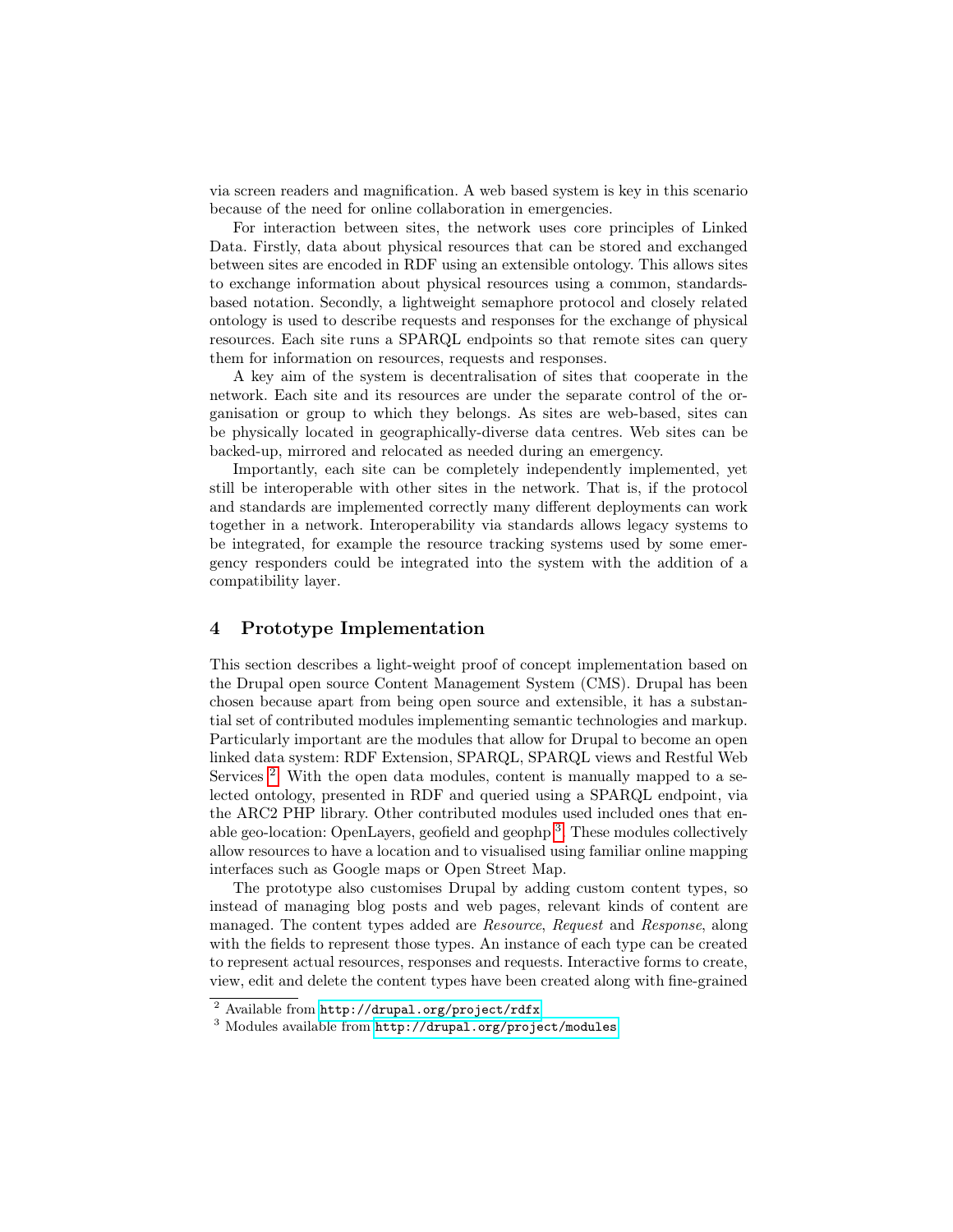multi-user permissions for doing the same. Mappings between each content type and the ontology have also been created, so that Resource, Request and Response content are presented as open data.

Screen-shots of the prototype application are shown in figure [2.](#page-6-0) The main navigation menu (a) accesses features such as searching for resources (b), creating requests (c) and viewing responses (d) from the network of sites.

In order to ensure meaningful URLs, we have developed an additional module for Drupal, entitled Pathauto for RDF<sup>[4](#page-5-0)</sup> By default Drupal URLs are not meaningful; so the URL for a blog post might be http://example.com/?q=node/1 or http://example.com/node/1. However, with the built-in URL rewriting feature and the Path Auto module, content URLs are made readable, such as http://example.com/blog/example-title. The effect of this is URLs that can be used as URIs for the items stored. However, as the Path Auto and RDF modules are not fully compatible, the RDF document describing an item is available at the meaningless URL, http://example.com/node/1.rdf even if the web page is a Path Auto one. The Path Auto for RDF module automatically creates an alias for the RDF document at the same location as the URI e.g. http://example.com/blog/example-title.rdf.

#### 4.1 A Decentralised Network

So far we have described a stand-alone online system for managing resources. In principle, the system so-far is equivalent to the kinds of resource management systems used by emergency management organisations. Next, we describe how this is used as the basis for a decentralised network of co-operative sites using a novel linked-data based mechanism. Two ontologies have been created: Protocol for Request-Response (PRR) and an Ontology for Real Resources (ORR)<sup>[5](#page-5-1)</sup>, to respectively describe requests and responses and the physical resources that can be transferred in a network of sites. The Ontology for Real Resources (ORR) is used to encode information about resources as RDF triples that are interchanged between organisations to describe resources in a common conceptual framework.

In order to establish a network, two steps are required. Firstly, two or more sites must exist, each openly publishing resources, requests and responses. The sites can include displays for viewing openly published resources, requests and responses from the network. In Drupal, the displays can be created using Views created using the the SPARQL Views module, to show internally held data and data from external SPARQL endpoints. Secondly, any two sites can form cooperative network by subscribing to one another; adding each other as SPARQL data source. Subscription requires site-users to add external sites. This allows sites to:

– View and search for resources under the remit of external sites

<span id="page-5-0"></span><sup>4</sup> Available under the terms of the GPL from [http://drupal.org/sandbox/shah/](http://drupal.org/sandbox/shah/1871288) [1871288](http://drupal.org/sandbox/shah/1871288).

<span id="page-5-1"></span> $^5$  These ontologies form part of a wider effort in the Disaster 2.0 project to survey and fill the gaps in ontologies for disaster and emergency response cf. [\[10\]](#page-11-9)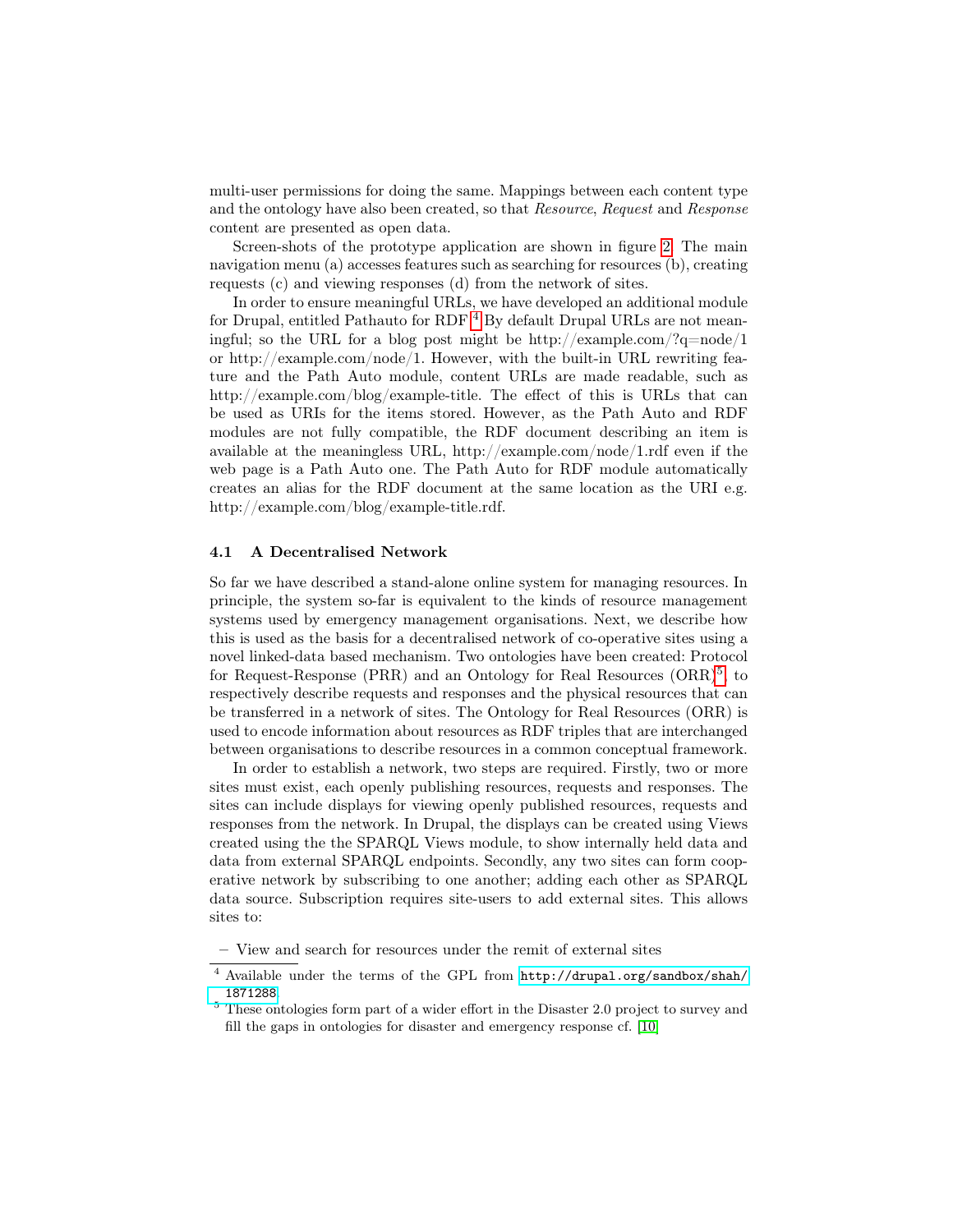| <b>NAVIGATION</b>                                                                                                                                                                                                   | Map                                                    |                                                                                                        |                                | <b>External Resources</b>        |                                   |                                                                                                                                                     |                                     |
|---------------------------------------------------------------------------------------------------------------------------------------------------------------------------------------------------------------------|--------------------------------------------------------|--------------------------------------------------------------------------------------------------------|--------------------------------|----------------------------------|-----------------------------------|-----------------------------------------------------------------------------------------------------------------------------------------------------|-------------------------------------|
| $\vee$ Resources                                                                                                                                                                                                    | $\ddot{\bullet}$                                       |                                                                                                        |                                |                                  |                                   |                                                                                                                                                     |                                     |
| $-$ List                                                                                                                                                                                                            | ø                                                      |                                                                                                        |                                | <b>Search for Resources:</b>     |                                   |                                                                                                                                                     |                                     |
| + Map √                                                                                                                                                                                                             |                                                        |                                                                                                        | Hospital                       |                                  |                                   |                                                                                                                                                     | Apply                               |
| > Register                                                                                                                                                                                                          |                                                        | <b><i>Inner</i></b><br>North<br>Soas o Glasgor<br>S <sub>0.0</sub><br>Denmark<br>$\boldsymbol{\omega}$ | item name                      |                                  | URI                               |                                                                                                                                                     |                                     |
| <b>v</b> External Resources<br>$•$ List                                                                                                                                                                             |                                                        | $\epsilon_{12}$<br>United                                                                              | Selly Oak Hospital             | Queen Elizibeth II Hospital      |                                   | http://registry.bham.ac.uk/registry/organisation/queen-elizibeth-ii-hospital<br>http://registry.bham.ac.uk/registry/organisation/selly-oak-hospital |                                     |
| • Find                                                                                                                                                                                                              |                                                        | Kinodor<br>Ireland                                                                                     |                                |                                  |                                   |                                                                                                                                                     |                                     |
| $\sim$ Request                                                                                                                                                                                                      |                                                        | Bristol.                                                                                               |                                |                                  |                                   |                                                                                                                                                     |                                     |
| • Local                                                                                                                                                                                                             | F                                                      | Chandia                                                                                                |                                |                                  |                                   |                                                                                                                                                     |                                     |
| · Network<br>• Create Request                                                                                                                                                                                       | в                                                      | Jersey                                                                                                 |                                |                                  |                                   |                                                                                                                                                     |                                     |
| $\sim$ Responses                                                                                                                                                                                                    | o                                                      |                                                                                                        |                                |                                  |                                   |                                                                                                                                                     |                                     |
| • Local                                                                                                                                                                                                             |                                                        | Bay of<br>Biscay                                                                                       |                                |                                  |                                   |                                                                                                                                                     |                                     |
| · Network                                                                                                                                                                                                           |                                                        |                                                                                                        |                                |                                  |                                   |                                                                                                                                                     |                                     |
| • Create Response                                                                                                                                                                                                   |                                                        | rrelona                                                                                                |                                |                                  |                                   |                                                                                                                                                     |                                     |
|                                                                                                                                                                                                                     |                                                        | Scal<br>Portugal                                                                                       |                                |                                  |                                   |                                                                                                                                                     |                                     |
|                                                                                                                                                                                                                     | Ponta Delgada                                          | <b>C</b> Seven                                                                                         |                                |                                  |                                   |                                                                                                                                                     |                                     |
| <b>NAVIGATION</b>                                                                                                                                                                                                   | <b>Create Request</b>                                  |                                                                                                        |                                |                                  |                                   |                                                                                                                                                     |                                     |
|                                                                                                                                                                                                                     |                                                        |                                                                                                        |                                |                                  |                                   |                                                                                                                                                     |                                     |
| $~\vee$ Resources                                                                                                                                                                                                   | <b>Request Name</b>                                    |                                                                                                        |                                |                                  |                                   |                                                                                                                                                     |                                     |
|                                                                                                                                                                                                                     | <b>Request Notes</b>                                   |                                                                                                        |                                | <b>Network Responses</b>         |                                   |                                                                                                                                                     |                                     |
|                                                                                                                                                                                                                     |                                                        |                                                                                                        | <b>Response</b><br><b>Name</b> | <b>Response</b><br><b>Status</b> | <b>Response</b><br><b>Comment</b> | <b>Request URI</b>                                                                                                                                  | URI                                 |
|                                                                                                                                                                                                                     | Date Required                                          |                                                                                                        | Crane for                      |                                  |                                   | This response is http://registry.aston.ac.uk/registry                                                                                               |                                     |
|                                                                                                                                                                                                                     |                                                        |                                                                                                        | fallen tree                    | Accept                           | accepted                          | /request/crane-fallen-tree                                                                                                                          | /response/crane-fallen-tree         |
|                                                                                                                                                                                                                     | <b>Time</b><br>Date<br>03/05/2013<br>17:45             |                                                                                                        |                                |                                  |                                   |                                                                                                                                                     |                                     |
|                                                                                                                                                                                                                     | E.g., 03/05/2013<br>E.g., 17:45                        |                                                                                                        |                                |                                  |                                   |                                                                                                                                                     |                                     |
|                                                                                                                                                                                                                     | to: *                                                  |                                                                                                        |                                |                                  |                                   |                                                                                                                                                     | http://registry.bham.ac.uk/registry |
|                                                                                                                                                                                                                     | Time<br>Date                                           |                                                                                                        |                                |                                  |                                   |                                                                                                                                                     |                                     |
|                                                                                                                                                                                                                     | 17:45<br>03/05/2013<br>E.g., 03/05/2013<br>E.g., 17.45 |                                                                                                        |                                |                                  |                                   |                                                                                                                                                     |                                     |
|                                                                                                                                                                                                                     | <b>Site from</b>                                       |                                                                                                        |                                |                                  |                                   |                                                                                                                                                     |                                     |
|                                                                                                                                                                                                                     |                                                        |                                                                                                        |                                |                                  |                                   |                                                                                                                                                     |                                     |
| $+$ List<br>$+$ Map<br>> Register<br>v External Resources<br>$+$ List<br>$+ Find$<br>$~\vee$ Request<br>· Local<br>· Network<br>• Create Request /<br>$\sim$ Responses<br>· Local<br>· Network<br>· Create Response | Site to                                                |                                                                                                        |                                |                                  |                                   |                                                                                                                                                     |                                     |
|                                                                                                                                                                                                                     |                                                        |                                                                                                        |                                |                                  |                                   |                                                                                                                                                     |                                     |
|                                                                                                                                                                                                                     |                                                        |                                                                                                        |                                |                                  |                                   |                                                                                                                                                     |                                     |
|                                                                                                                                                                                                                     | Item                                                   |                                                                                                        |                                |                                  |                                   |                                                                                                                                                     |                                     |
|                                                                                                                                                                                                                     | (c) Making a Request                                   |                                                                                                        |                                |                                  |                                   | (d) Gathering Responses                                                                                                                             |                                     |

<span id="page-6-0"></span>Fig. 2. Prototype user interface screen-shots

- Publish requests for resources from an external site
- View the responses for requests made to an external site
- View requests made for the resources under the remit of the local site
- Publish responses to requests for local-site resources

In effect creating an interoperable network of distributed independent sites for resource management in an emergency. The following sections describes the linked data based protocol and the ontology for describing resources.

### 4.2 PRR: Protocol for Request Response

The Protocol for Request Response ontology consists of three classes and ten properties, shown in figure [3.](#page-7-0) The two main classes are prr:Request and prr:Response, which extend from the abstract prr:BaseClass for the common properties provided. Sites publish instances of either Request or Response for a given Resource to enact the protocol.

Given two sites (e.g bham, aston) that hold a register of resources and the sites subscribe to each other, the protocol is as follows. The bham site makes a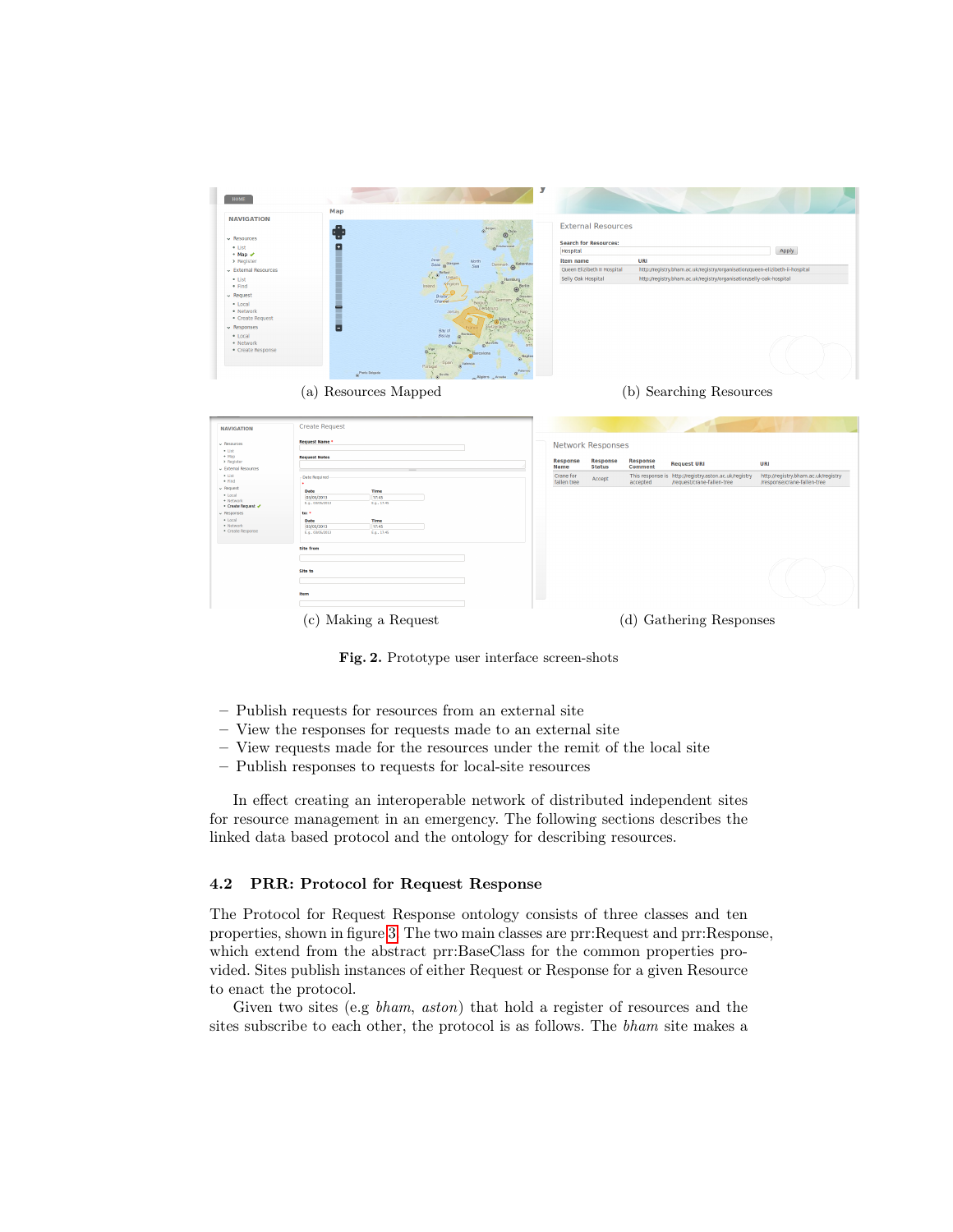

<span id="page-7-0"></span>Fig. 3. Class diagram: Protocol for Request Response

request for a widget from aston, by creating and publishing an instance of the prr:Request class. The prr:Request slots are filled as shown in Table [1.](#page-7-1)

| Slot                         | Value                   |
|------------------------------|-------------------------|
| Request Name                 | Widget Request          |
| Comment                      | With our thanks         |
| <b>Item</b>                  | http://aston/widget     |
| Item Site                    | $\frac{http://aston/}{$ |
| Requesting Site http://bham/ |                         |
| Start Date                   | desired date & time     |
| Stop Date                    | desired date & time     |

<span id="page-7-1"></span>Table 1. A request by  $\overline{bham}$  for a widget from aston with URI [http://bham/request/](http://bham/request/widget-request) [widget-request](http://bham/request/widget-request), this request is encoded as triples and published on the bham site.

The request is published as open data and accessible via the bham SPARQL endpoint. As the *aston* site subscribes to the *bham* endpoint, the request appears on the aston site. The aston site can either accept or reject the request for the widget by creating an instance of the prr:Response class that references the original prr:Request from bham. The bham site will see the response as it subscribes to the aston site.

The request is published as linked data and accessible via the aston SPARQL endpoint. As the *bham* site subscribes to the *aston* endpoint and the response contains the URI of the original request, the bham site can determine if the original request was accepted. In the case the request is not accepted, the comment slot can help the requester re-submit an acceptable request. The protocol steps in this scenario are outlined in the sequence diagram shown in Figure [4.](#page-8-1)

<span id="page-7-2"></span> $6$  Where there are similar requests made by other sites for the same need, they are linked in this slot.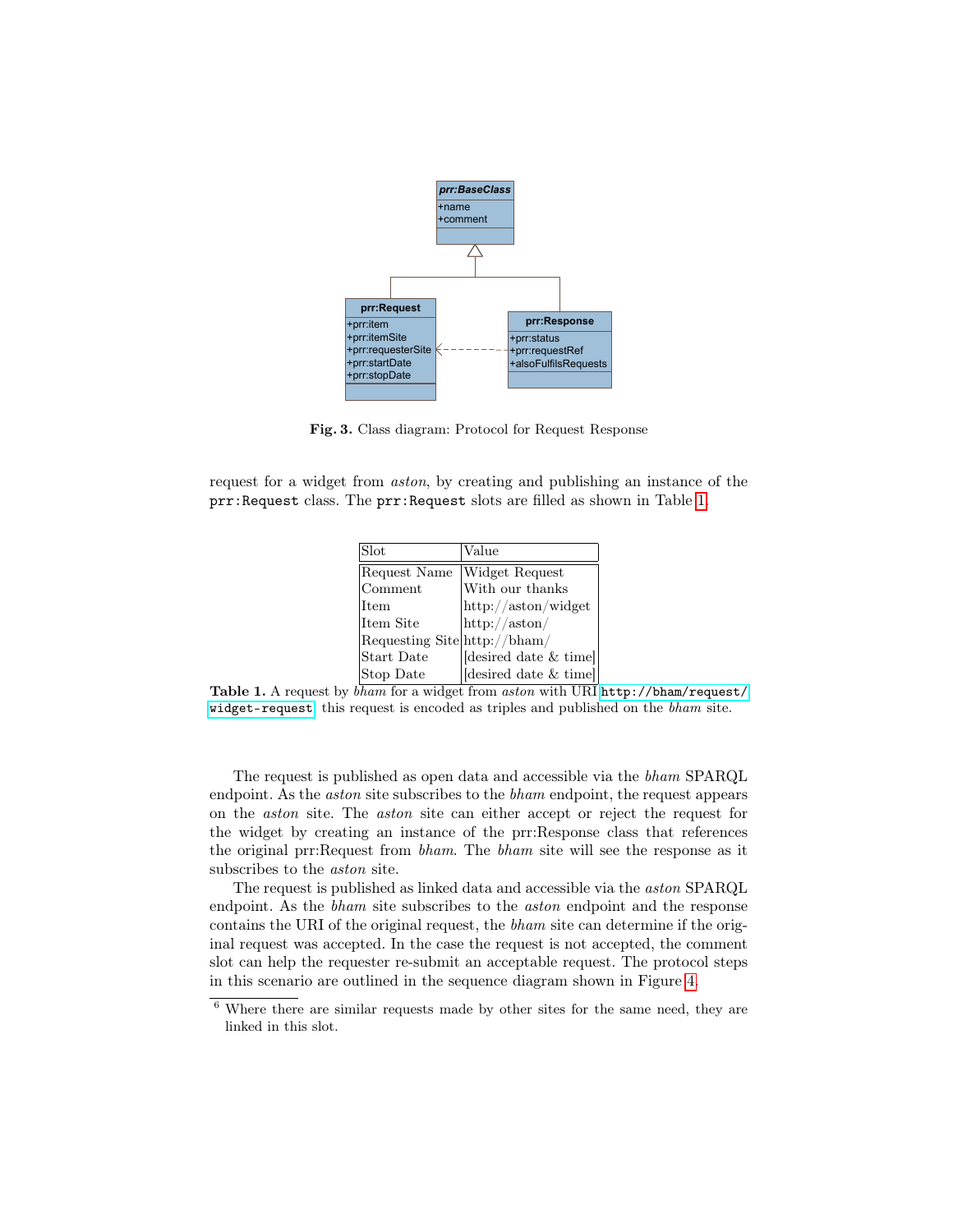| Slot          | Value                                                         |
|---------------|---------------------------------------------------------------|
| Response Name | Widget Response                                               |
| Comment       | Not a problem                                                 |
| Request URI   | $\frac{http://aston/request/widget-request}{$                 |
| Status        | "accepted"                                                    |
|               | Also Fulfils Requests Requests fulfilled by this response $6$ |

Table 2. A response by *aston* to the request for a widget from *bham* with URI [http:](http://aston/response/widget-request) [//aston/response/widget-request](http://aston/response/widget-request) this request is encoded as triples and published on the aston site.



<span id="page-8-1"></span>Fig. 4. Sequence diagram: overview of Protocol for Request Response

## <span id="page-8-0"></span>5 Evaluation via Case Study

We evaluated the system by means of a conceptual evaluation based on emergency management organisations. Various emergency services, local and national government are the responders. Requests can include items such as sand bags, sand, water pumps, and pontoons.

In this type of emergency a great amount of co-operation and co-ordination is needed between the emergency responders. Each emergency service needs to respond to the needs of the affected population with available resources. An important issue with such response is interoperability. As noted above, traditionally each organisation is only aware of their own resources, and the only way they are aware of resources of what exists elsewhere is through informal networks, telephone calls etc. Each emergency service typlically uses a separate system for managing resources, as the needs and response of each service naturally differ. Software systems which are designed as stand alone and without interoperability cause problems when responders require resources from outside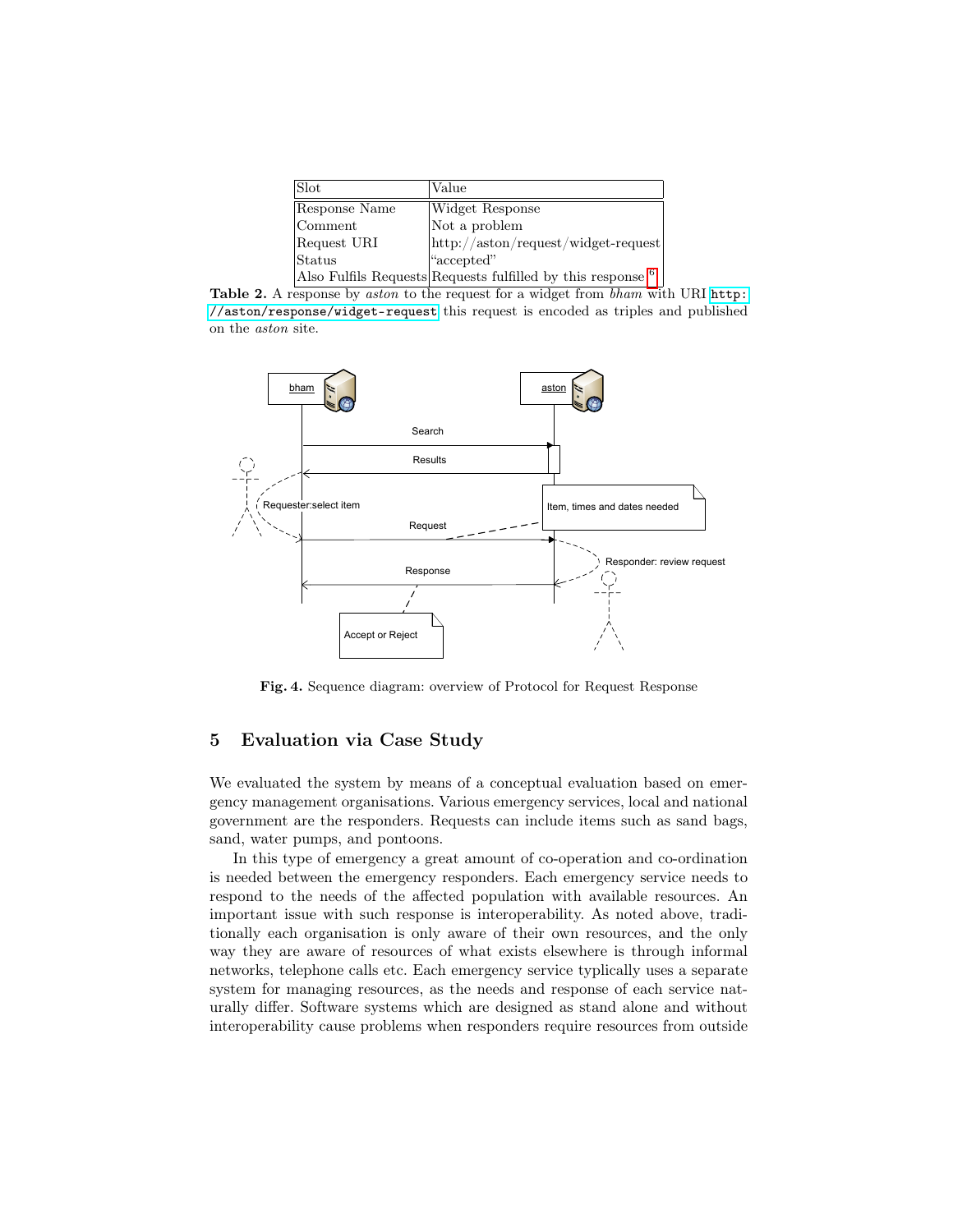organisations. Responders must find and contact the relevant person to request resources, and making manual requests for resources can take valuable time away from response.

With the proposed system in place, each emergency service runs a separate instance, for example, the fire service controls the site 'FireServices' and the local council controls the 'LocalCouncil' site. The sites publish data openly via the mechanism set out in this paper but are normally used for managing resources within the organisations. The two sites subscribe to each other and form a network of independent but cooperative sites for resource management. This fulfils several of the evaluation criteria. Firstly the systems allow for 'open information exchange', publishing requests with the principles of linked open data. The sites are obviously decentralised and interoperable using a direct open data protocol based on RDF and SPARQL. The independent systems are also expected to be in regular use for day-to-day resource management.

In an emergency, such as a flood scenario, FireServices responders can use the system to request resources from the Council site and vice-versa. For example, if residents are being evacuated, the LocalCouncil site can send a request to the FireServices site for rafts by publishing the request openly. This eliminates the need for the council to find and contact the correct person, instead the user has 'Information Focus' on getting the resources needed for the evacuation task, using familiar tools. 'Crisis Memory' is also built into the systems, as previous requests and responses are available from each organisation in the network.

The proposed systems cannot make crises more predictable, so it does not directly address the issues 'exceptions as norms' or 'crisis scope' mentioned above in Section [2.](#page-1-0) However, because of the flexibility of the system, any site can request from any other, allowing for 'Unpredicted Coordination'. So for example, a local builders' merchant can set up a site to join the network and respond to requests to provide sand bags for the affected population. Finally, roles are transferable in the systems at both macro and micro levels; responders can also become requesters and individual users can be granted more privileges to respond to and make requests. Because the system uses open data, it is possible for all organisations involved to have the most up-to-date information about resources available, for greatest "information validity".

This initial demonstrative evaluation has shown how the proposed system fulfils the aim set out in this paper and the criteria of [\[3\]](#page-11-2). In order to perform a complete evaluation, an emergency practice exercise is planned with the In-termunicipality Civil Protection Center<sup>[7](#page-9-0)</sup> in the Province of Pisa and Livorno, Italy.

## 6 Related Work

Several works from the literature are related to the current proposed system for cooperative resource management in emergency. The protocol used for communication between sites forms a Semantic Web Service [\[11\]](#page-11-10), however in this work,

<span id="page-9-0"></span> $7$  <http://valdicecina.salaoperativaprociv.org/>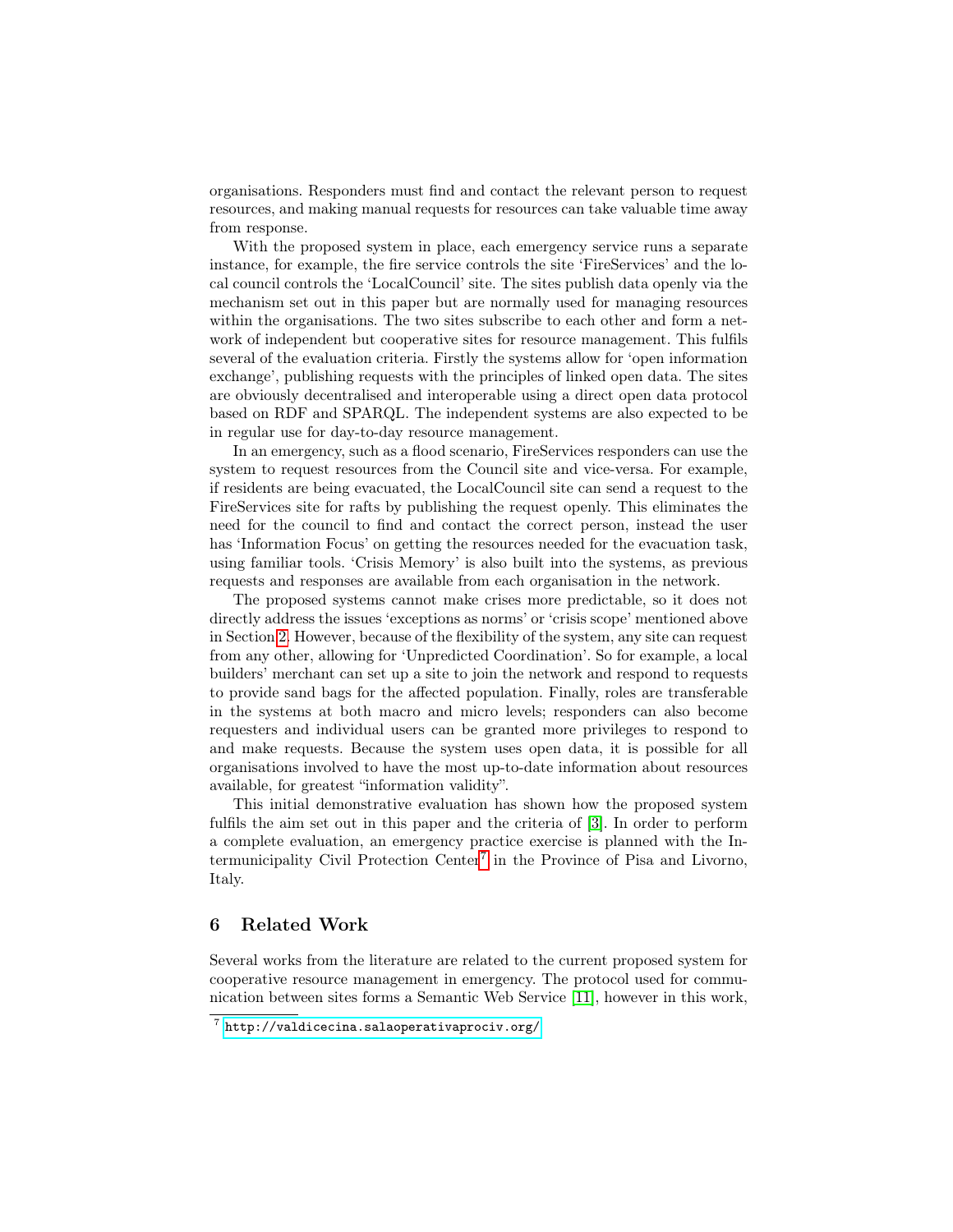the focus is on physical resource exchange and so a minimal protocol is created as a very-lightweight semantic web service. Furthermore, the current tool uses geo-location information and semantic web in a similar vein to stSPARQL [\[12\]](#page-11-11) and the closely related geoSPARQL [\[13\]](#page-11-12). In the current work, simple latitude and longitude pairs are used to represent resource locations. Further development is required for the integration of geoSPARQL or stSPARQL like features.

More closely related to the prototype presented here are Ushahidi [\[5\]](#page-11-4) and Sahana Eden [\[6\]](#page-11-5) tools. As previously noted, these tools are centralised with single installations and not-interoperable with other installations of the same tool. [\[14\]](#page-11-13) describe a system for presenting existing data for emergencies as Semantic Web Services, this system is also centralised and external. Sahana Eden publishes data openly via a RESTful API [\[15\]](#page-11-14), however no applications have been found to exploit this data. In the current prototype, cooperation and interoperability between sites using the same software is a key feature.

Another area of related work are the ontologies for managing disasters: Management of a Crisis Vocabulary (MOAC) [\[16\]](#page-11-15) and Humanitarian eXchange Language (HXL) [\[17\]](#page-11-16). MOAC terms originated from the Ushahidi platform and use during the Haiti crisis, HXL is inspired by MOAC. The aim for both ontologies is to present and exchange information about disasters, attempting to cover the entire disaster. In contrast, the ontologies presented here focuses on a specific aspect of disaster- resource exchange. Furthermore, MOAC and HXL are based on observations of crises and have not been integrated into a tool that publishes data, whereas the ORR and PRR ontologies are developed for inter-site cooperation and interoperability the prototype tool and to achieve the goals from [\[3\]](#page-11-2).

## 7 Conclusion

This paper has presented an ontology and protocol for resource management in emergency response. A network of sites is created by mutual subscription to SPARQL endpoints, where available resources are published openly. Any site in the network can also use the open data based protocol to publish requests for particular resources. The site to which the resource belongs can respond via the protocol. The proposal consists of a distributed network of cooperative but independent organisations that can publish and exchange resources, without centralised control. The proposed protocol is also designed to interoperate with existing an legacy systems.

#### Acknowledgement

This research has been supported by the Disaster 2.0 project ([http://www.disaster20.](http://www.disaster20.eu) [eu](http://www.disaster20.eu)) funded by the 'Prevention, preparedness and consequence management of terrorism and other security-related risks' programme, European Commission – Directorate-Home Affairs (HOME/2010/CIPS/AG/002).